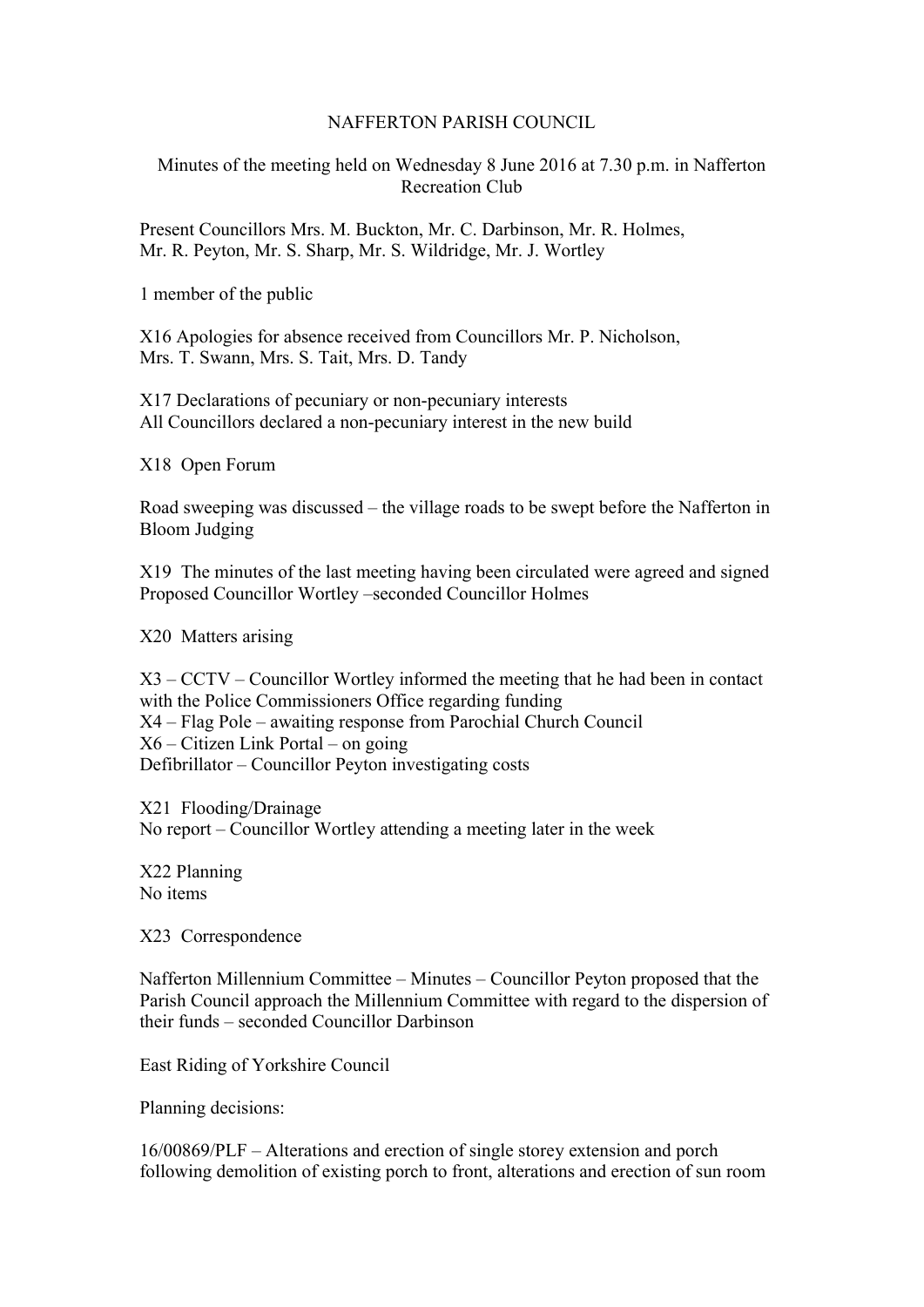following demolition of colonnade and lean to bay and door replaced with window to side and rear – Kesters Farm, Wold Road, Nafferton – granted

15/03778/PLF – Erection of single storey sports club and community hub following demolition of existing club building, associated car parking and provision of additional residents car parking - granted

X24 Parish Council Co-option No applicants

X25 Committee Reports

Village Hall – no meeting Feoffee – No meeting Jefferson Hodgson – No meeting Playground – A report of vermin in the area of the playground was being dealt with. Drawing Pins had been placed in the area of the infants play area and cleared Some signage had been vandalized at the playground Web – requires up dating

X26 Village Maintenance

Councillor Holmes reports on the village walkabout with representatives from ERYC – Potholes to be repairs, signs and benches to be attended to. Nethergate to be flailed

X27 The Mere

The water level at the mere is now correct

Feeding of water fowl on the mere was discussed – Councillor Wortley outlined the advantages of installing feeding stations – no decision - the clerk had received an e-mail from Zurich regarding the insurance cover and the proposed installation of feeding stations – Councillor Wortley to contact Zurich for further information The lowering of the water level in September for adjoining properties to maintain the walls was discussed and agreed

The dredging of The Mere was discussed and install reed beds

e-mail Councillor Nicholson reference a viewing point at The Mere – Clerk to request from Councillor Nicholson site map and costs of a viewing point

X28 Nafferton Recreation Club

Councillor Peyton had concerns over the costs of the maintenance of the new build – and the accuracy of the business plan was noted Compliments on the condition of the Tennis Courts was passed to Councillor Holmes and Mr. S. Kirkwood Bowls: Rent received - £600.00 Tennis: Rent received - £800.00 9.6.16 – 1823 -Pitch Care £82.50